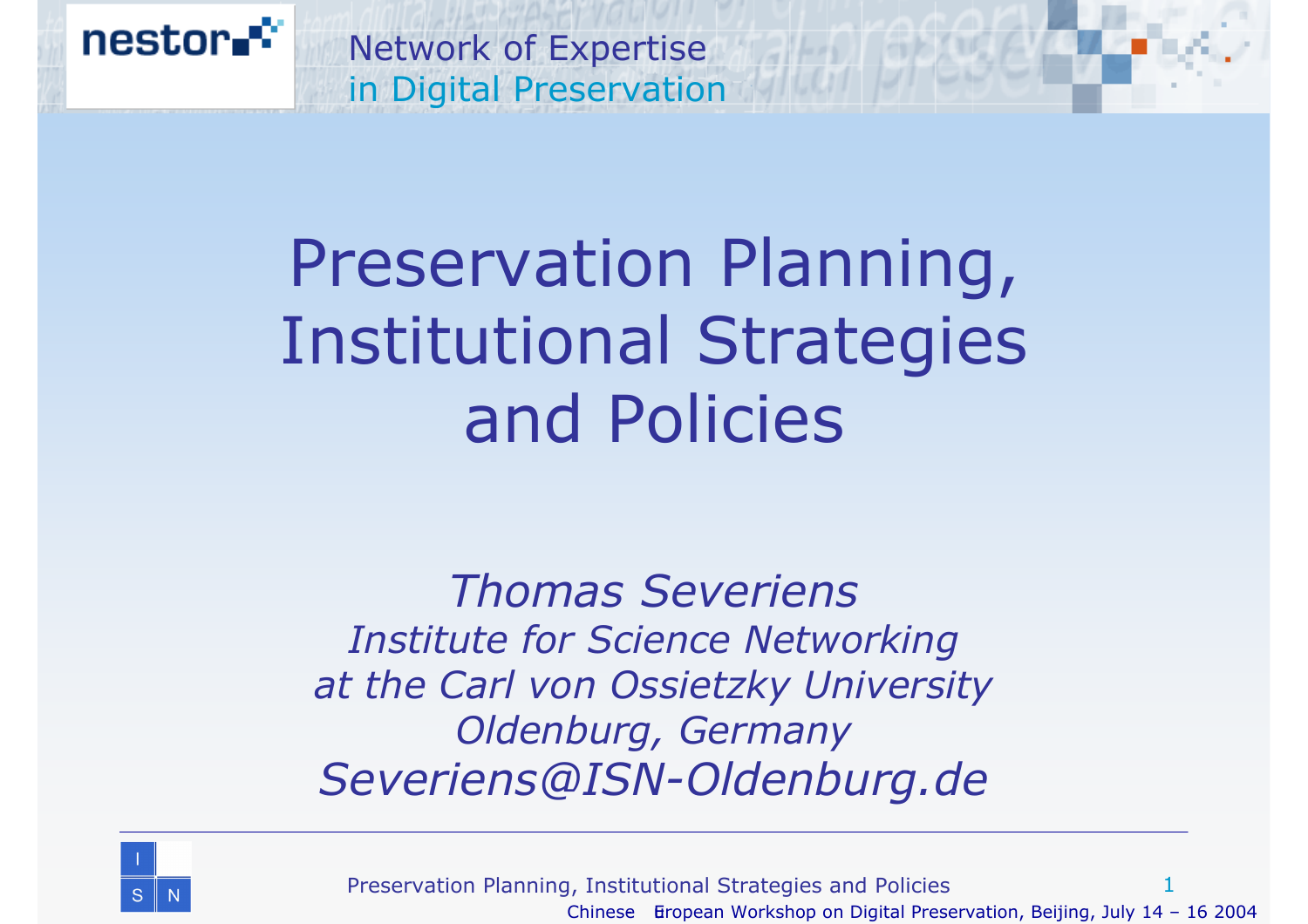

#### Overview

nestor

#### □ Motivation

□ Preservation Planning and Strategies

- Selection Criteria
- What will the future know about the 20<sup>th</sup> century?
- Where to start?

**Institutional implementations, Examples** 

□ Requirements for Preservation-Policies □ Conclusions

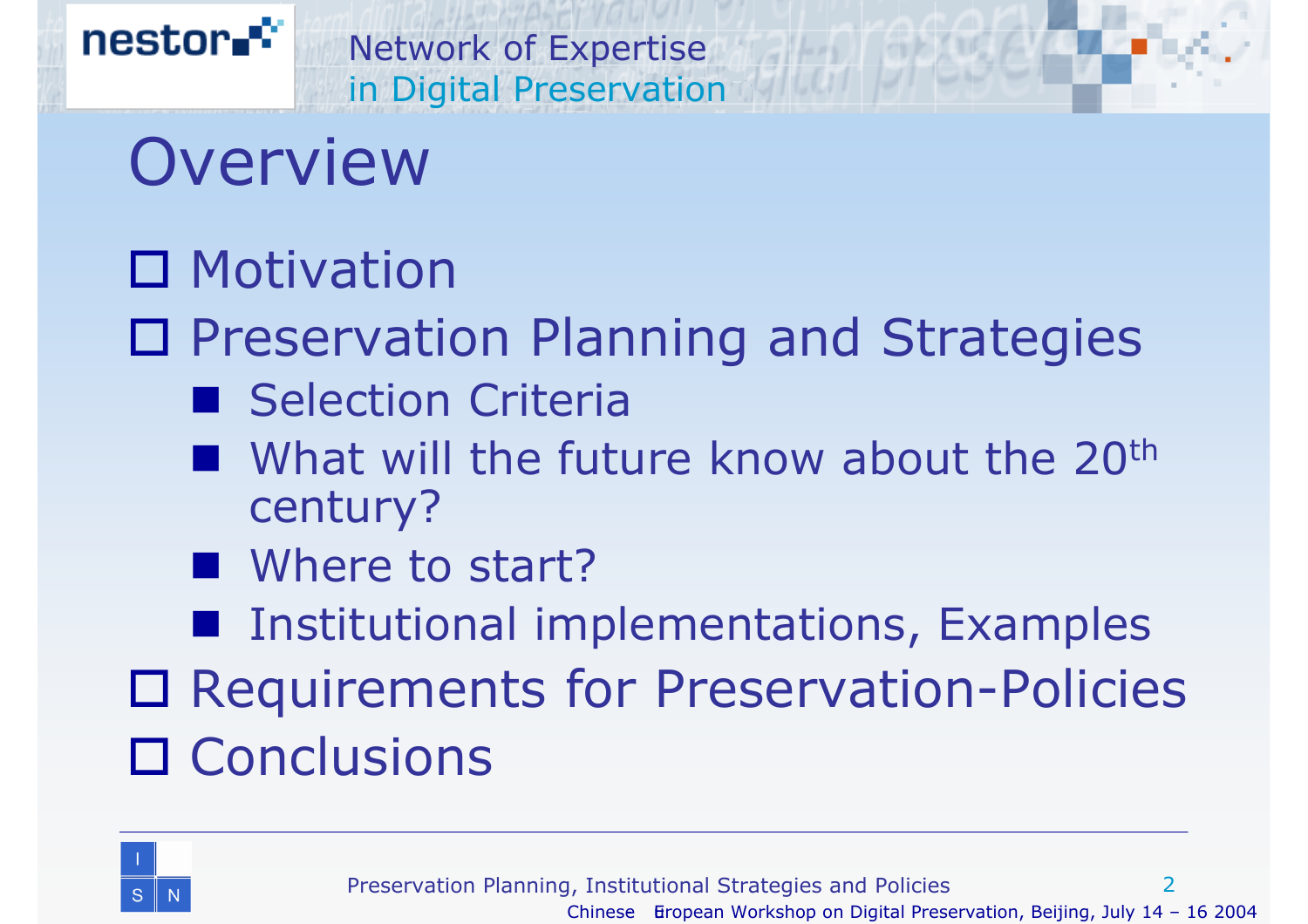#### The Goals of Preservation

*"... the goal of preservation is to allow future users to retrieve, access, decipher, view, interpret, understand, and experience documents, data, and records in meaningful and valid ...* 

Jeff Rothenberg



nestor.

*ways."*

Preservation Planning, Institutional Strategies and Policies 3 Chinese European Workshop on Digital Preservation, Beijing, July  $14 - 16$  2004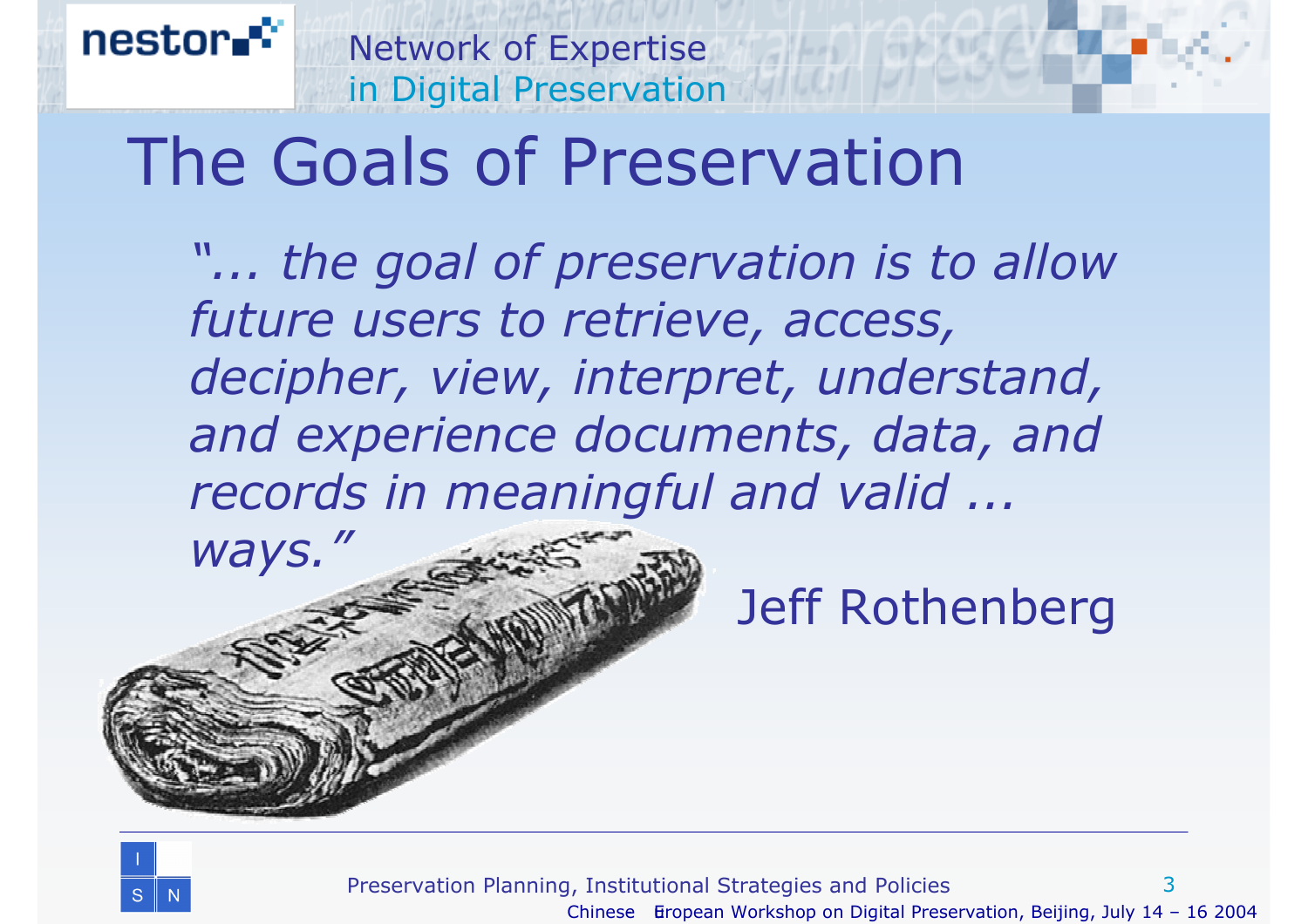#### Background

 $\square$  Preservation of the digital bit stream of today's digital objects only would be analogous to saving hieroglyphics without archiving a Rosetta Stone.  $\square$  In this light, a digital information entity should

consist of a composite bit





nestor.

stream

Preservation Planning, Institutional Strategies and Policies 4 Chinese European Workshop on Digital Preservation, Beijing, July  $14 - 16$  2004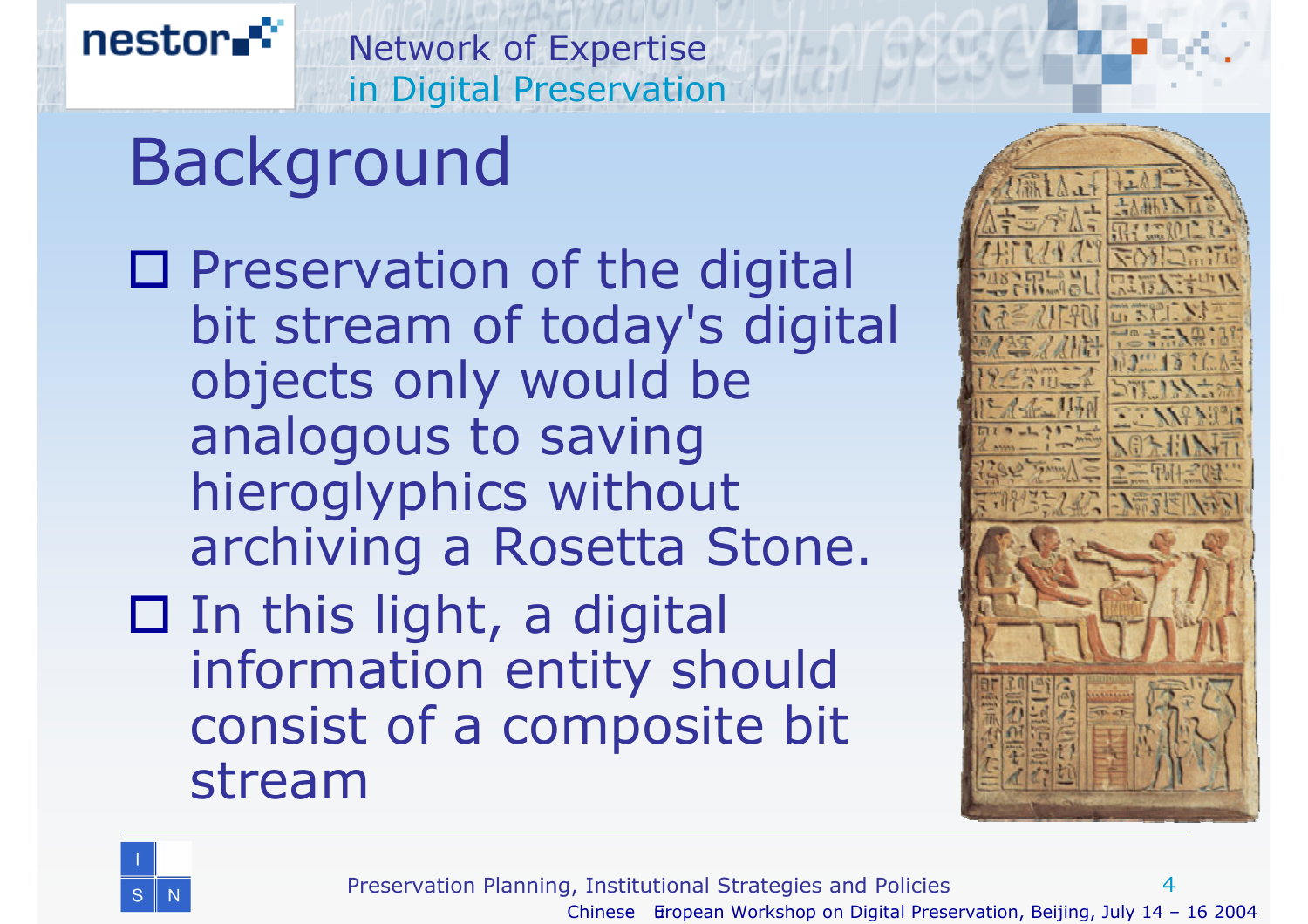#### Composite Preservation Objects

Network of Expertise

in Digital Preservation

 *Core Content* Necessary *contextual* information□ Interpreter capable for rendering the core content form its bit stream into its intended manner of presentation





Preservation Planning, Institutional Strategies and Policies 5 Chinese European Workshop on Digital Preservation, Beijing, July  $14 - 16$  2004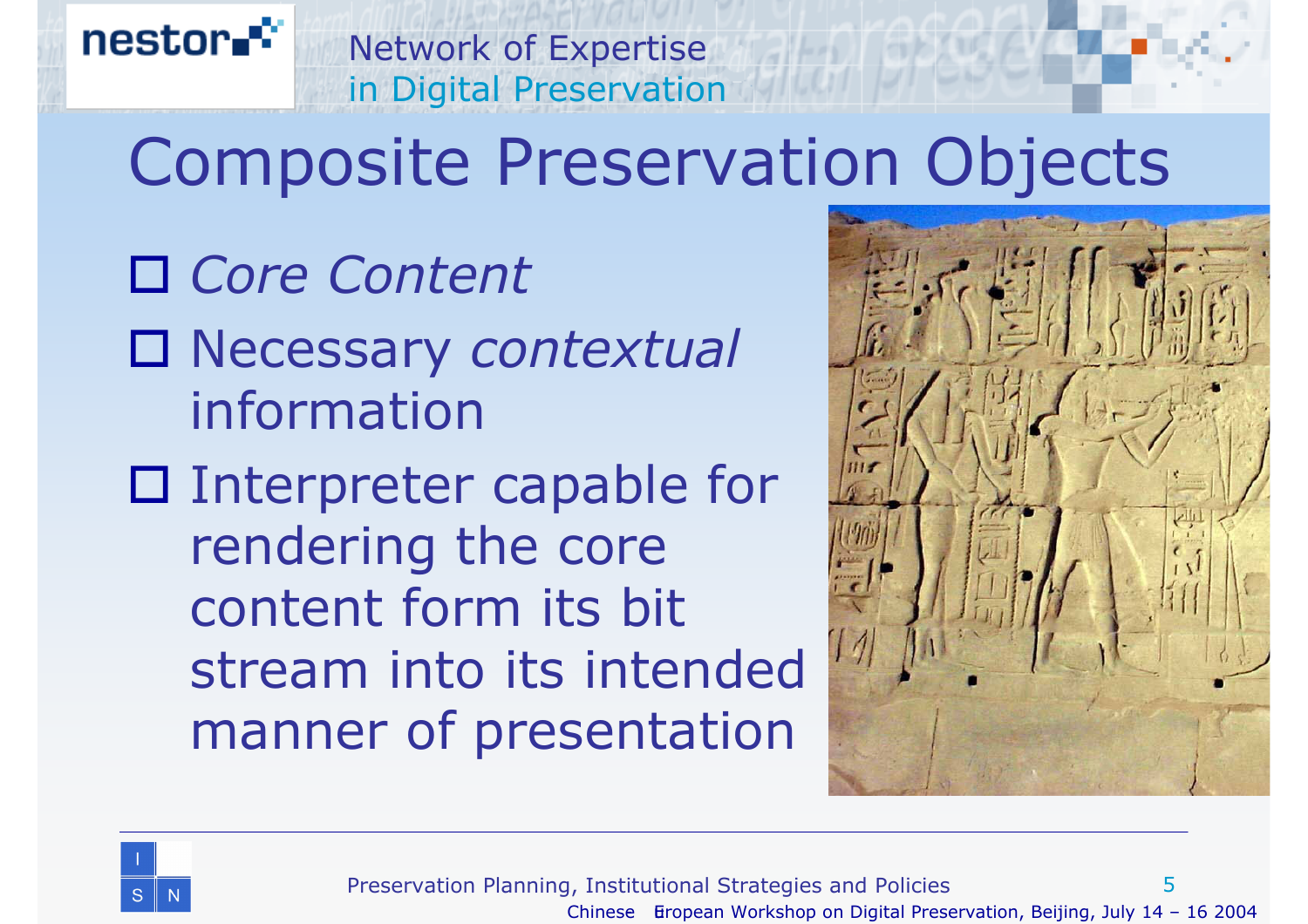# Organisational Levels

Network of Expertise

in Digital Preservation

- □ Bit stream preservation **Technical level**
- $\square$  Preservation of the contextual information
	- **Metadata level**
- □ Bundling and preservation of information entities
	- **Technical and organisational level**



nestor.<sup>c</sup>



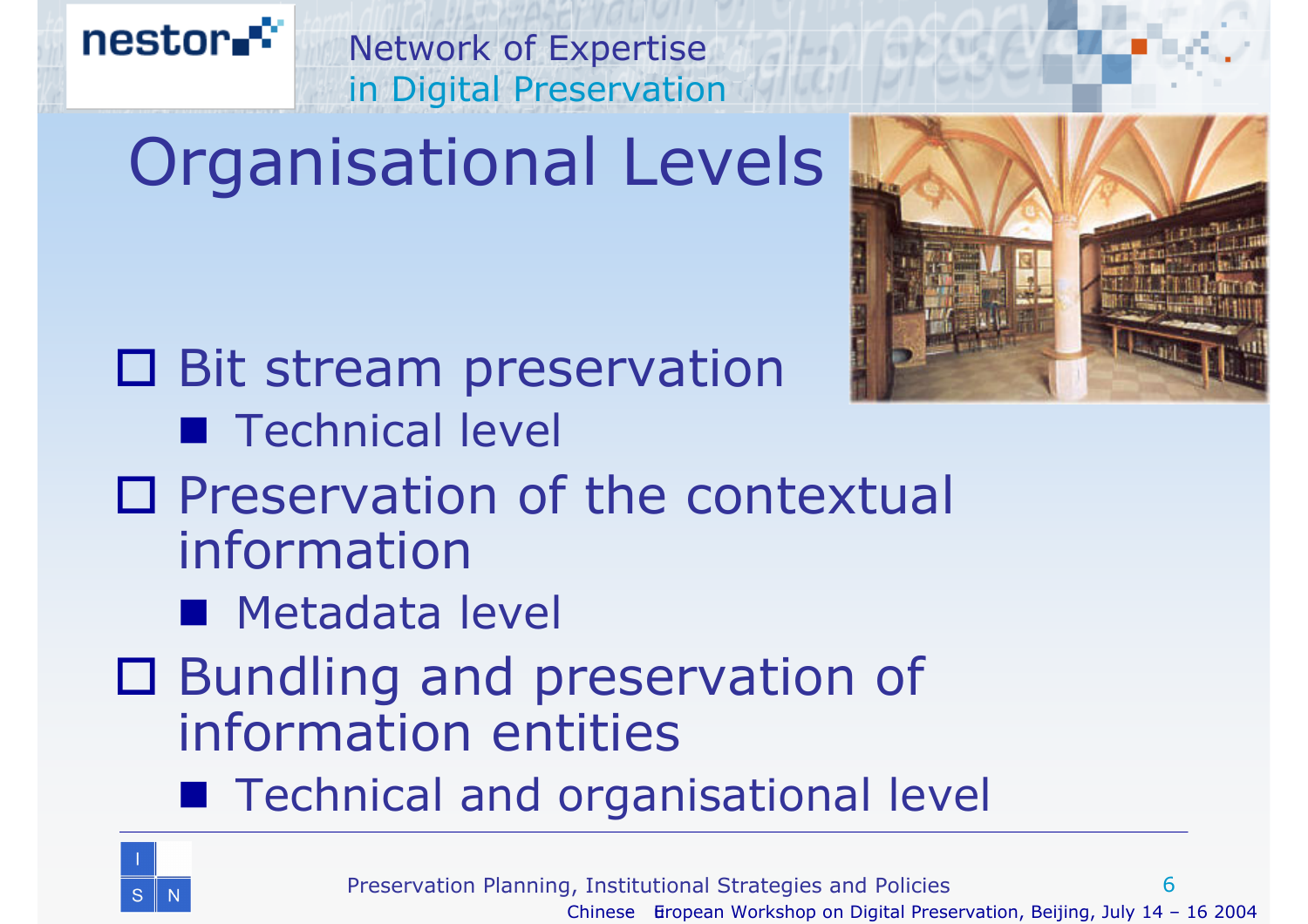#### nestor Network of Expertise in Digital Preservation Why do we work on all the Problems of Preservation at all?

- □ Why do we care about the problems of future generations?
- $\square$  Preservation of the digital heritage should be part of our sustainable operation, like nature conservation and the development aid for the developing world are.
- □ "Open Archiving" will only emancipate itself against closed printed publishing, if it also will guaranty long term accessibility.

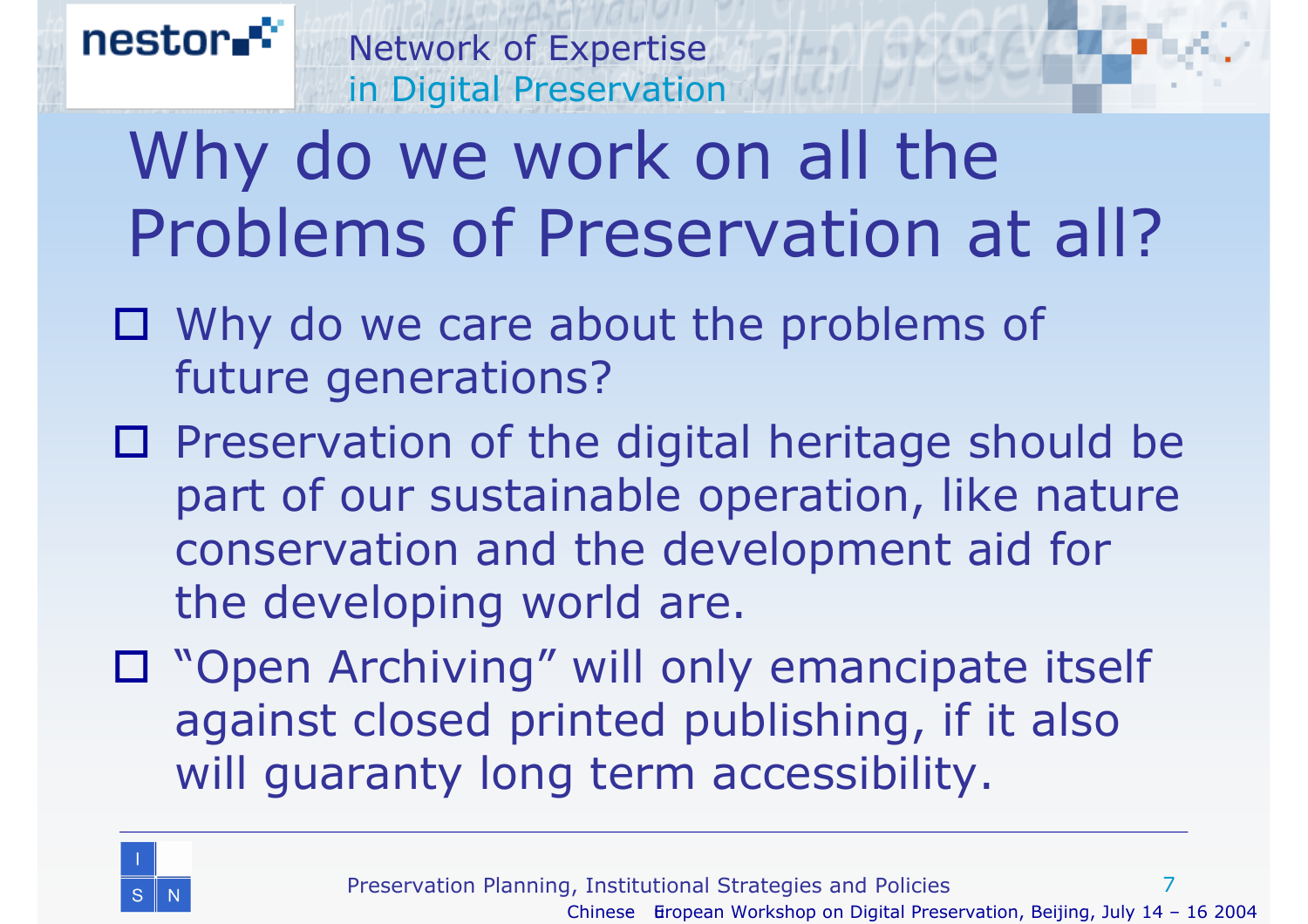# What should be preserved?

Network of Expertise

in Digital Preservation

- $\square$  In the analogue world, selection criteria where often simple:
	- "Create *it, Collect it, Forget it, have much Luck, Find it again, Decipher it, be Happy"*
- $\square$  In the digital world, this technique won't work for the future, because of the complexity of information presentation, the physical fragileness of the media and the key role of an interpreter program.





nestor.

Preservation Planning, Institutional Strategies and Policies 8 Chinese European Workshop on Digital Preservation, Beijing, July  $14 - 16$  2004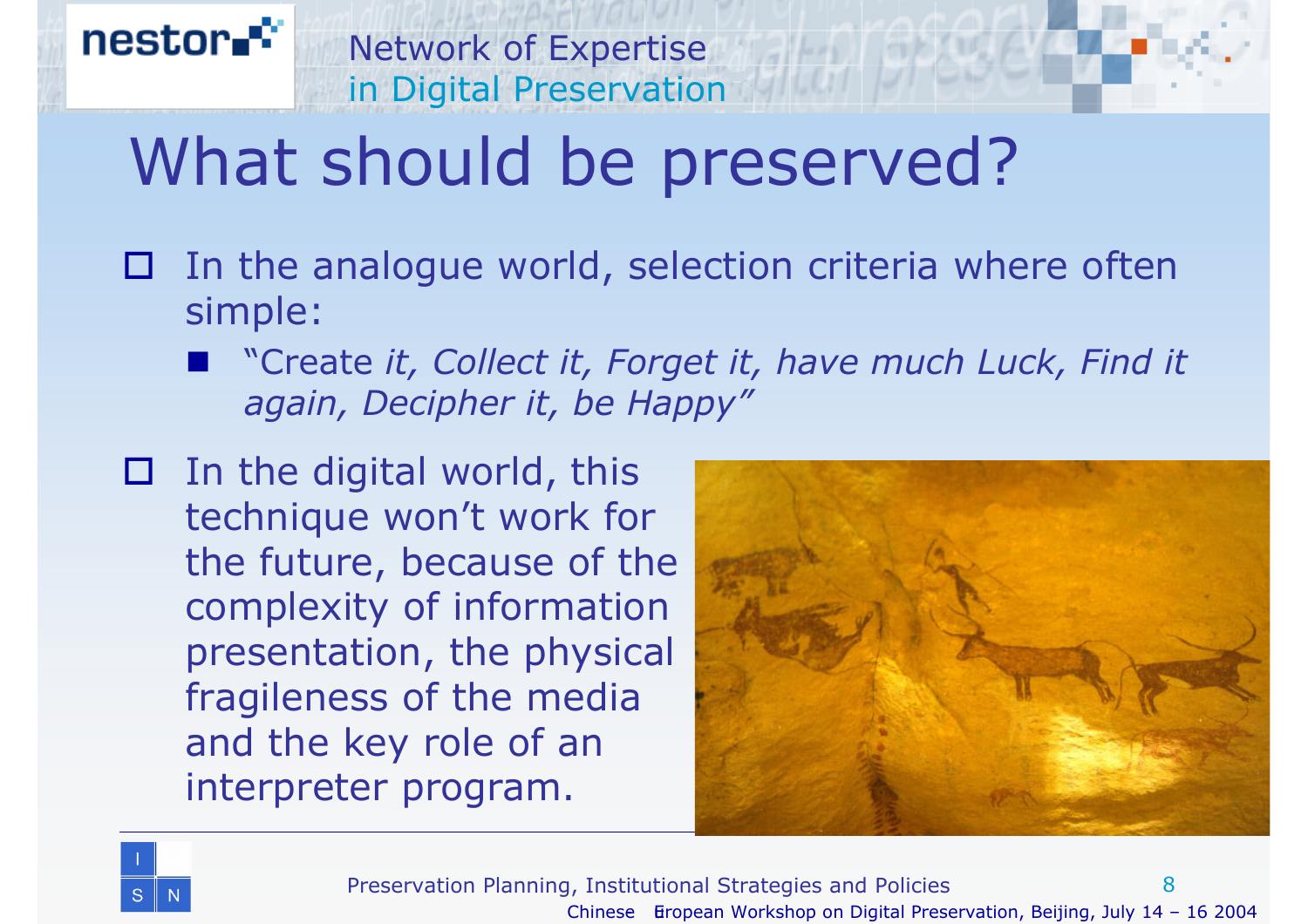#### Preservation selection criteria

Network of Expertise

in Digital Preservation

- Rothenberg and Bikson (1999): *"In the digital case …, we must choose what to lose" "We can save physical artifact[s of an] … entity …; however, there is no equivalent option for a digital entity".*
- $\square$  Preserve, what will be linked from future resources.
- $\square$  Preserve, what ever could become important in the future.
- □ Do never preserve, what is recoverable from other preserved resources (redundancy in conservation of bit streams, not of content)

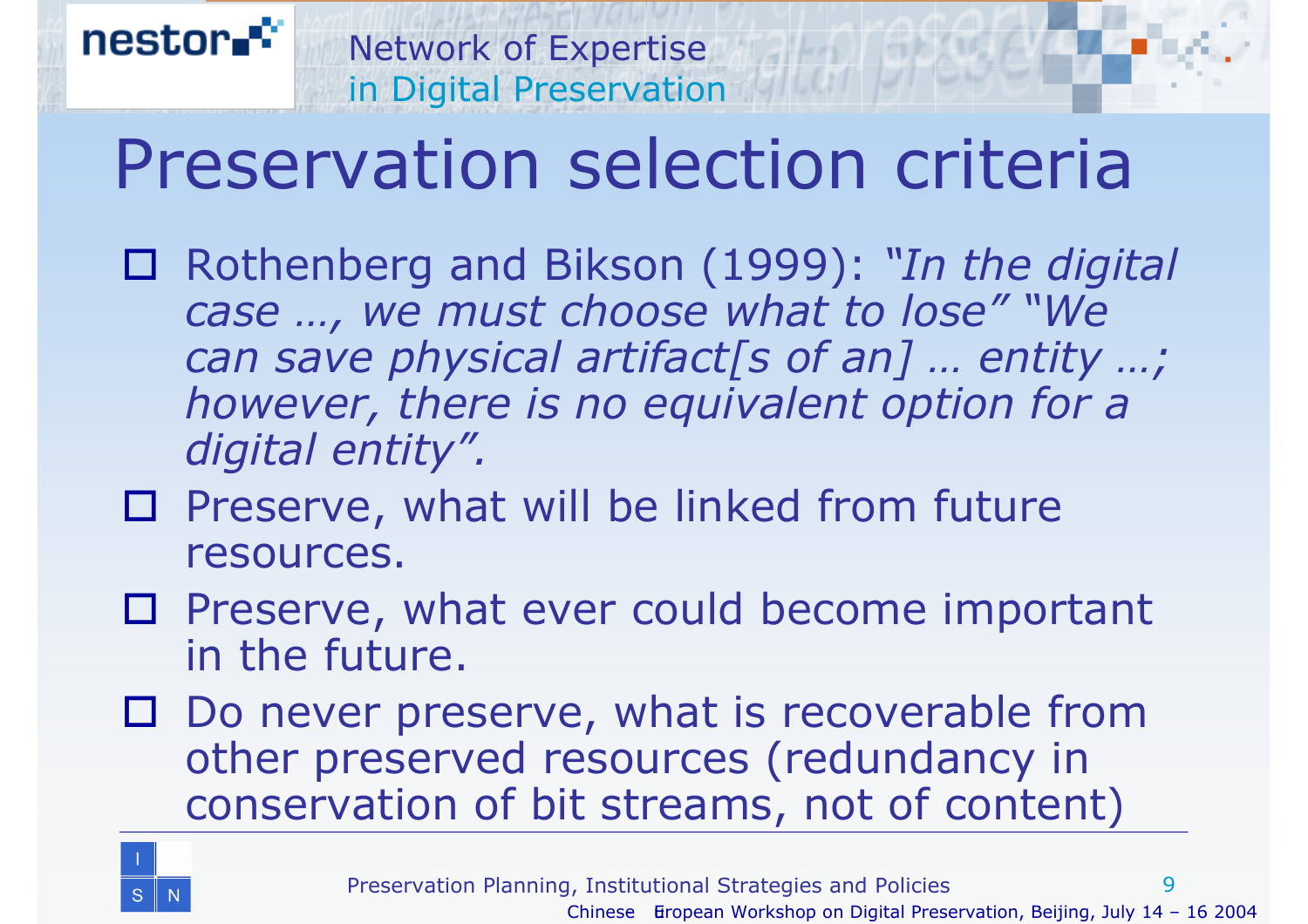# A View back from the Future

- □ What will future generations know about our today's way of life?
- □ No generation before us produced more media and documentation about itself.
- $\square$  No generation before us produced it in a more complex context and on more fragile media.
- Will they be able to understand our very quick development and frequent changes?
- Example: When were *Tamagotchi* popular?

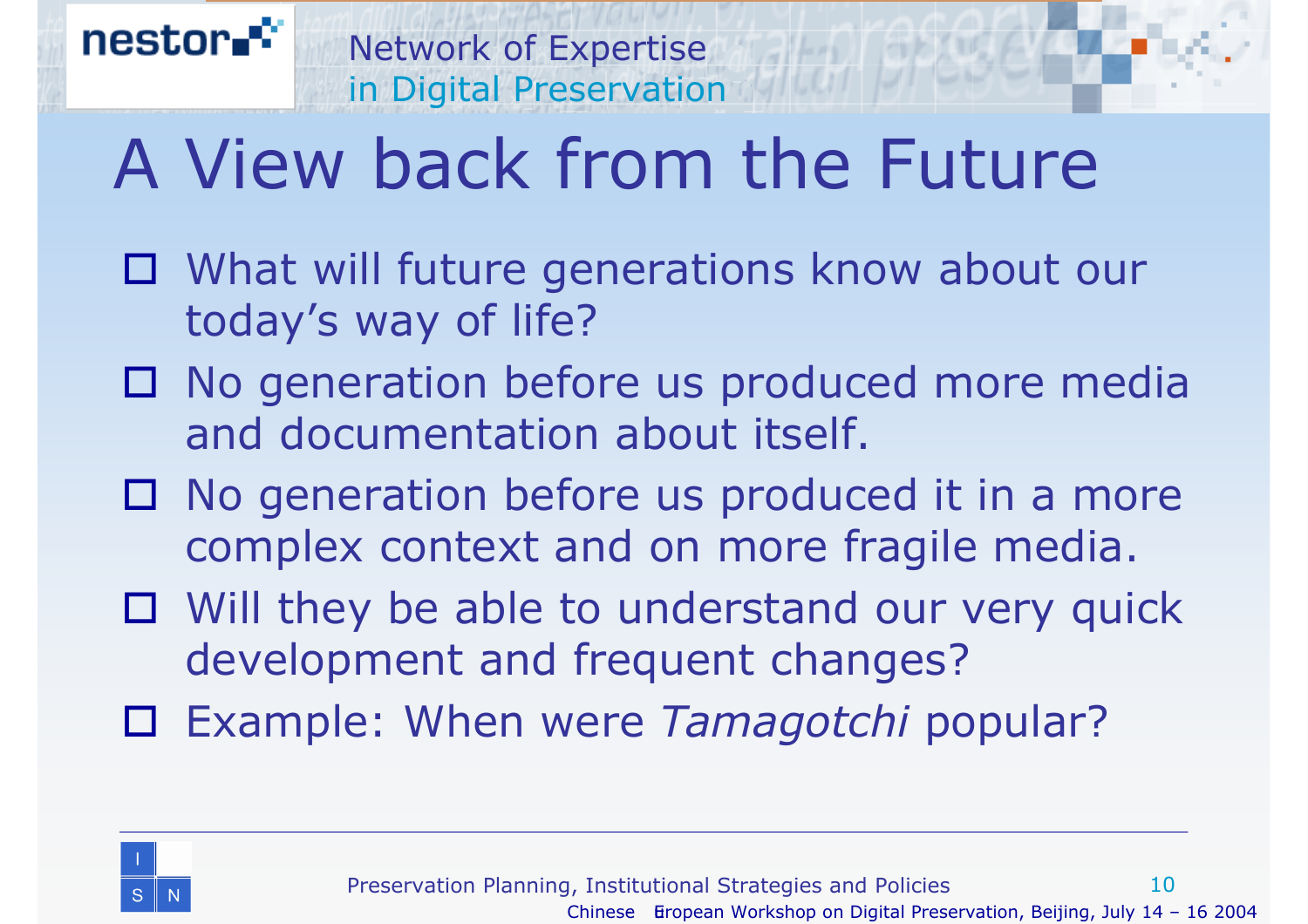# A View back from the Future

- □ What will future generations know about our today's way of life?
- □ No generation before us produced more media and documentation about itself.
- $\square$  No generation before us produced it in a more complex context and on more fragile media.
- Will they be able to understand our very quick development and frequent changes?
- Example: When were *Tamagotchi* popular? 1997 - 2001



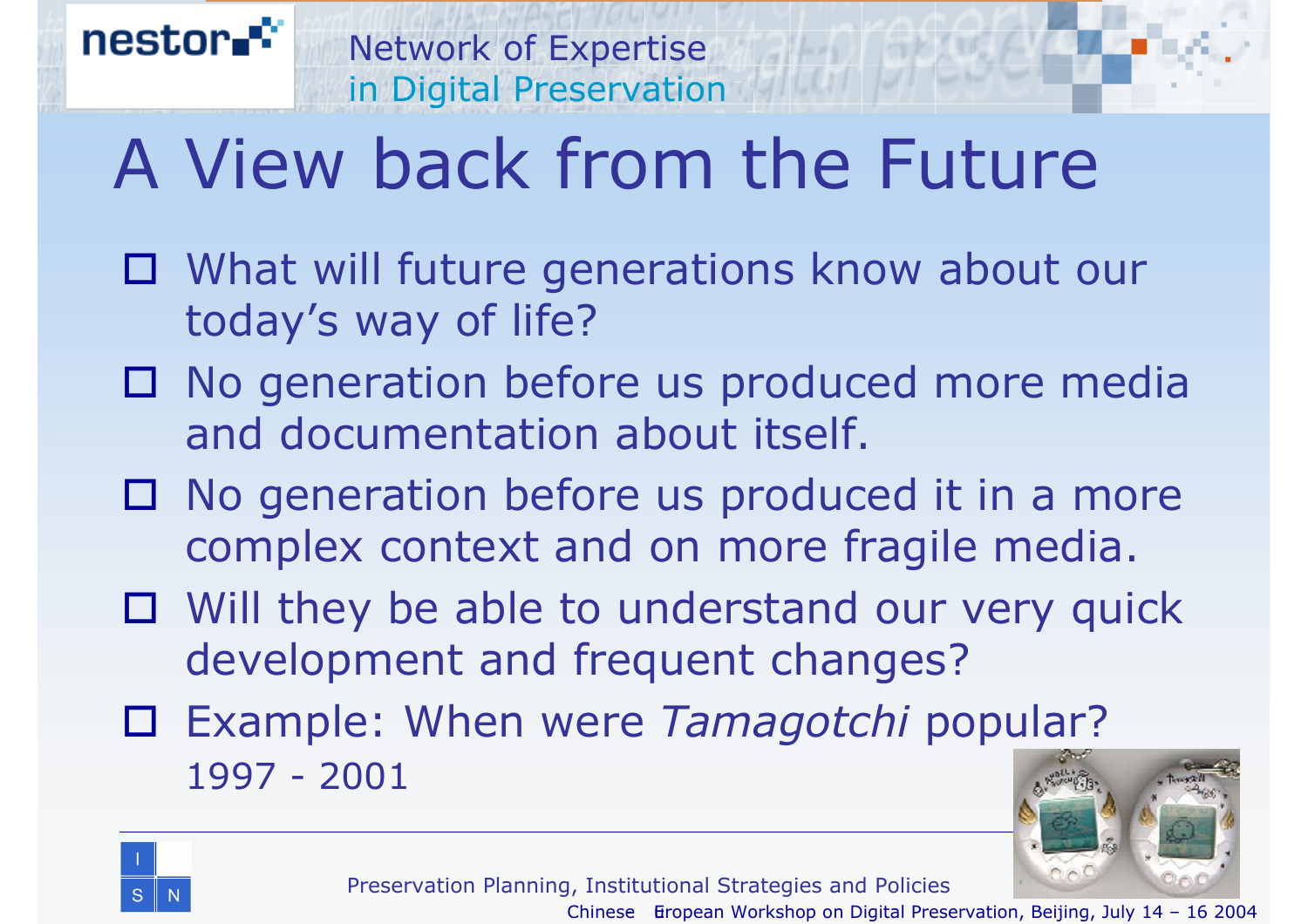

## Where (and when) to start?

- $\square$  Long term preservation is a process, which starts today, not tomorrow!
- □ Long term preservation is preparing information against getting lost with future transitions in technology.
- $\square$  Long term preservation is not exclusively a job for archives, museums and libraries, but for all participants in the document value chain from the creator via the publisher, collector, library or archive onto a long term preservation system.

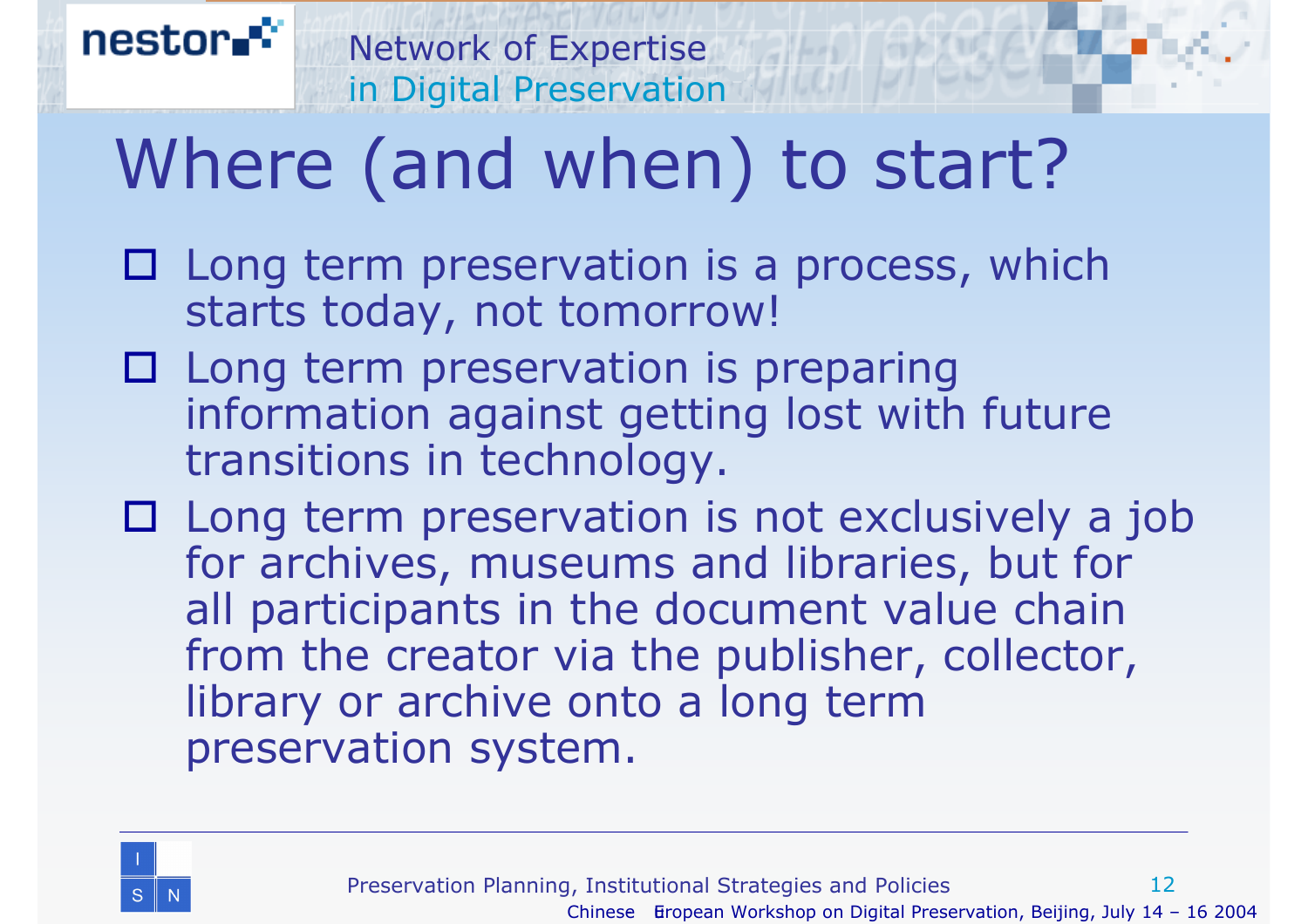## Projects and Implementations 1

Network of Expertise

in Digital Preservation

- $\square$  Preservation planning is a task for activities on national or international (regional) cooperating level.
- □ Projects and Development of standards and prototypical workflow implementation are subject for many projects around the globe.
- Two disjoint strategies:
	- Centralised strategy (one decisive institution)
	- Distributed strategy (network of co-operating stakeholder institutions, offering backup and fallback services within the network and sharing the content fields).

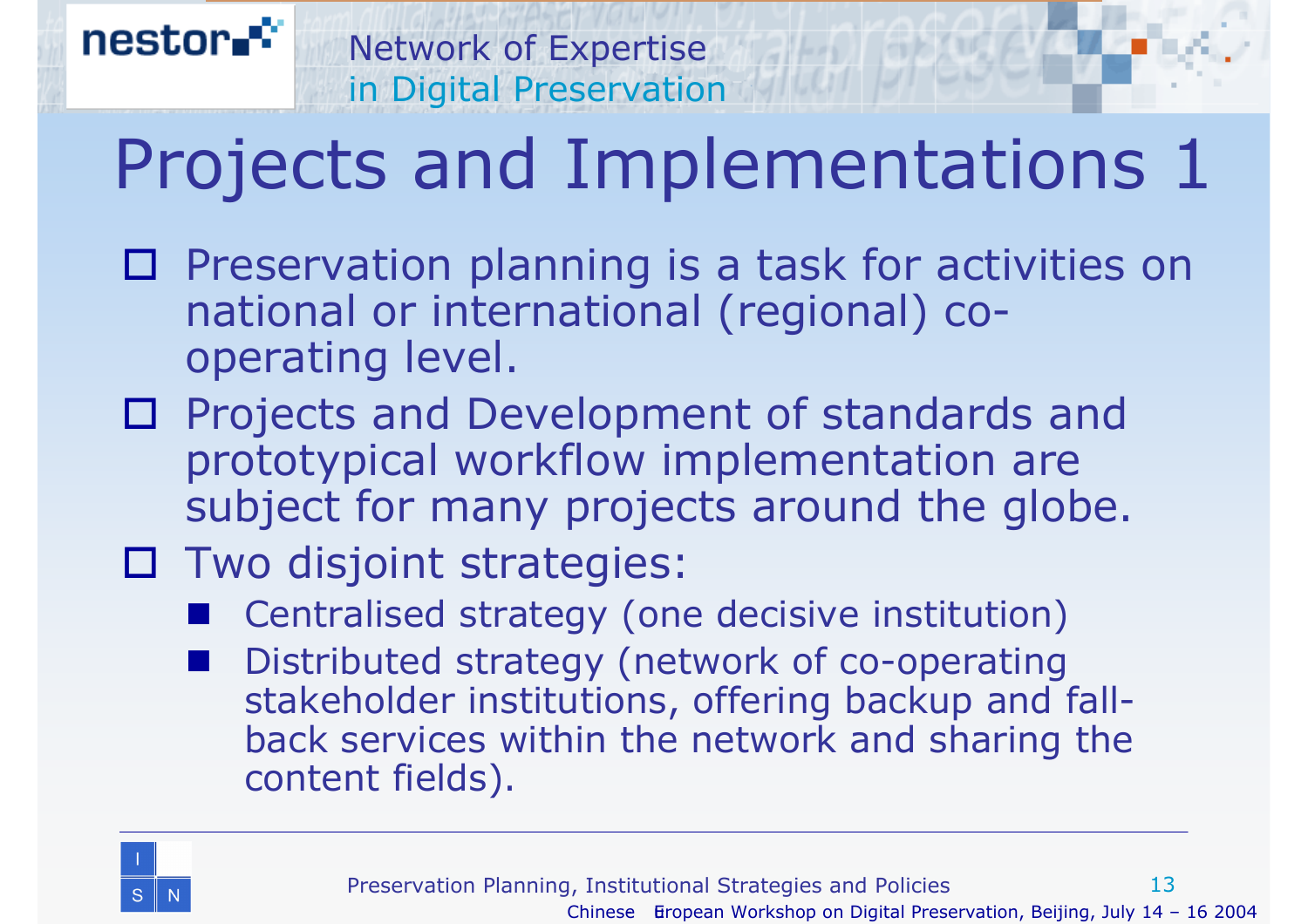#### in Digital Preservation Projects and Implementations 2

 Examples of running projects and implementations:

Network of Expertise

- Australia: PANDORA (NLA & NAA)
- The Netherlands: "Delta Plan" for printed matter since 1991, since 1997 inclusion of digital born matter stepwise (NPO), since 2000 "DNEP-i" (KB & IBM)
- UK: Network of Libraries ("NDAD" National Archives)
- USA: OCLC "PREMIS" + several local activities
- **Swiss**
- Germany: "nestor" (Network of Libraries, Archives, Museums, and Experts)
- EU: "NEDLIB" (1998 – 2001), "erpanet" (2002 - …)

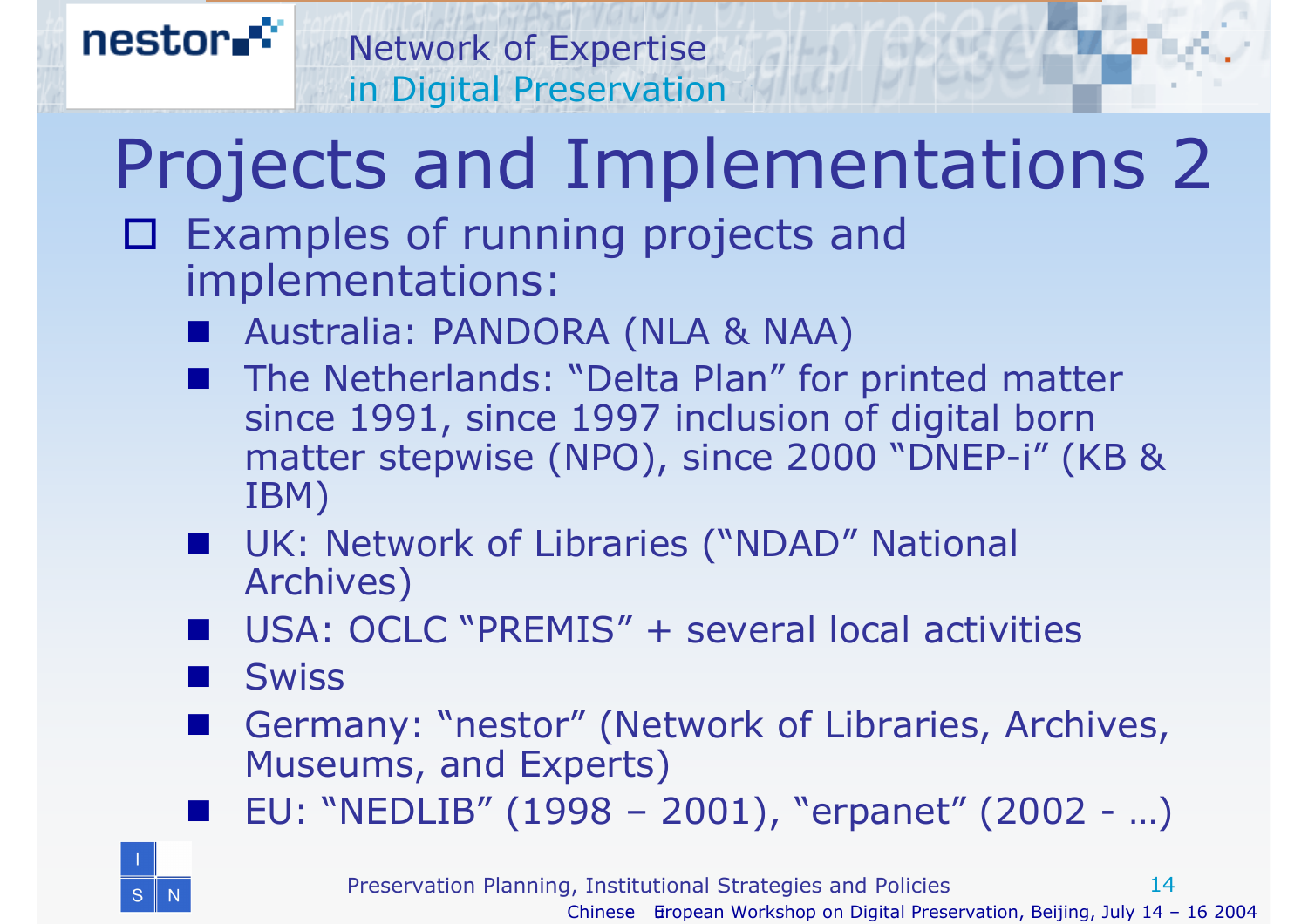#### Aspects of Preservation Policies

#### O Should be comprehensive:

- broad scope,
- not limited to the technical aspects,
- include organisational and human aspects,
- legal aspects and rights management,
- intellectual property issues,
- access management,
- **Service Service**  embedded in broader policies (national, international, eGovernment, …),
- **Service Service** include business model,
- include training for all people involved (including creators),
- **Service Service** implements an auditing strategy for quality management,



nestor

…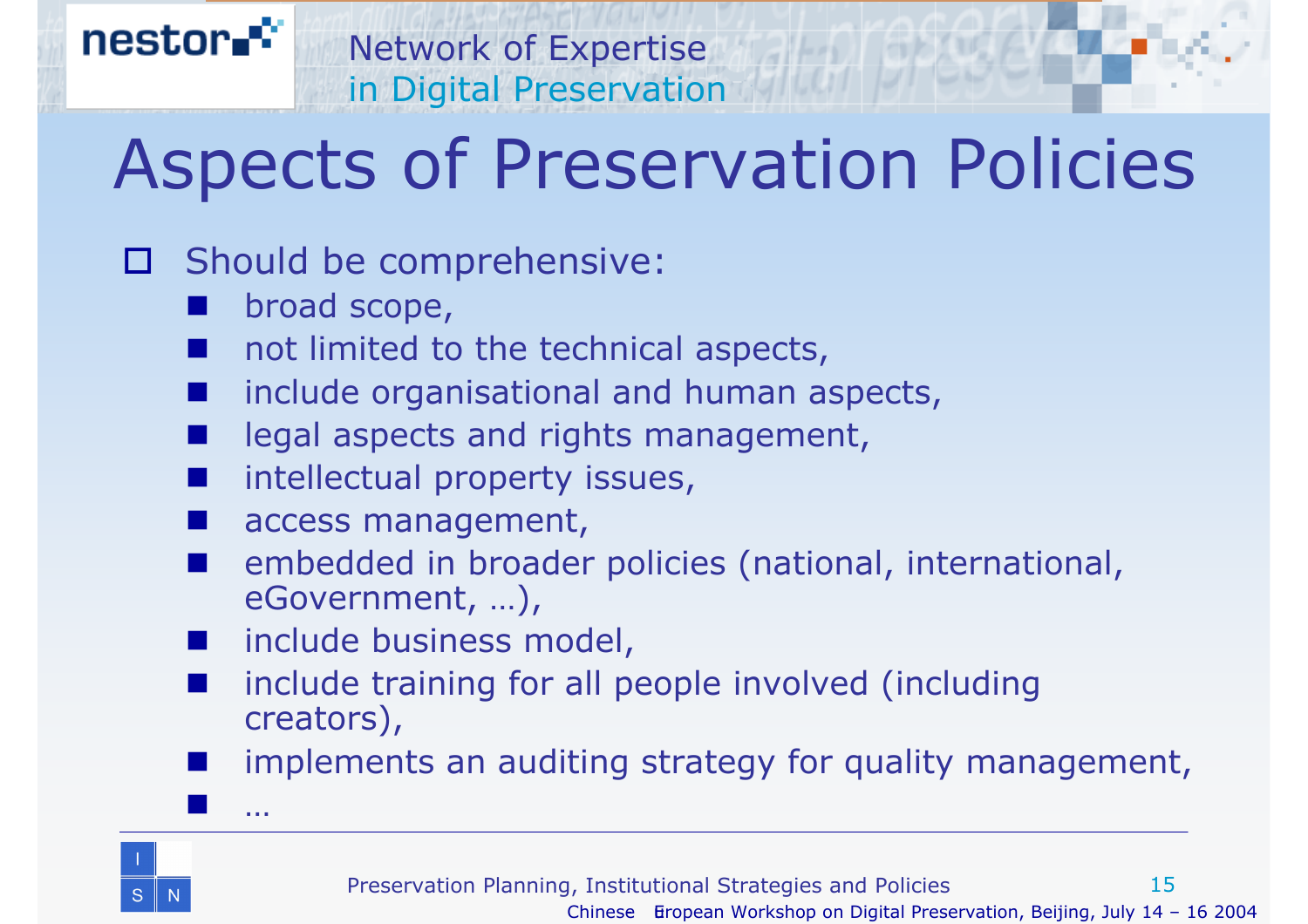# Conclusions 1

#### □ Preservation planning of digital objects

- **Still needs a lot of attention**
- Little practice experience yet exists
- Still on a theoretical level in most topics
- First production implementations are required to prepare the next required steps on a realistic and reasonable basis

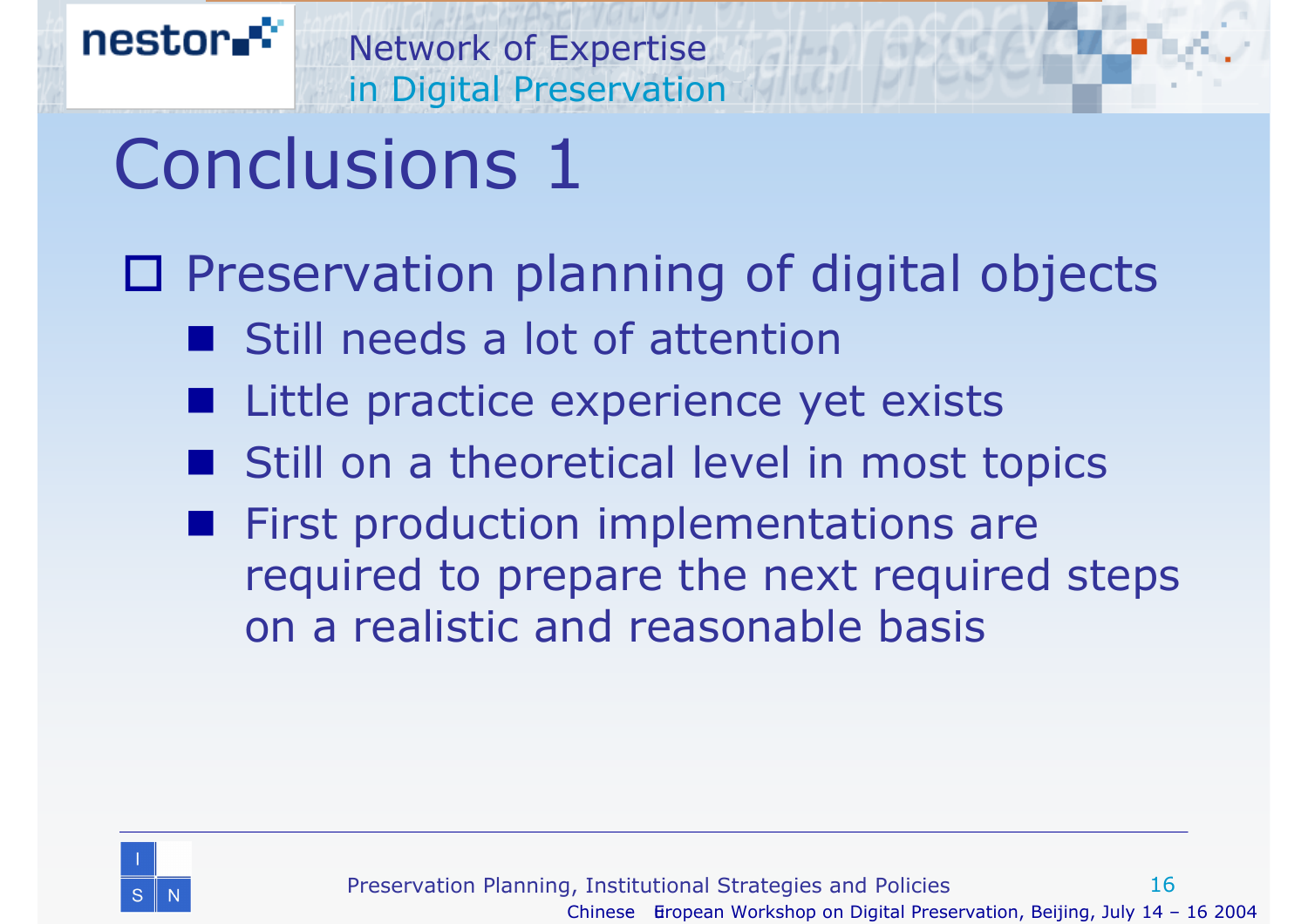# Conclusions 2

- Distributed repositories
	- Keep content with its experts
- World-wide co-operation on
	- Development of standards and quality levels
	- Exchange of experience
	- Agreement on exchange policies
	- Retrieval and access practice
- $\square$  Therefore
	- Open formats
	- **Service Service**  Active participation of all world regions in international committees

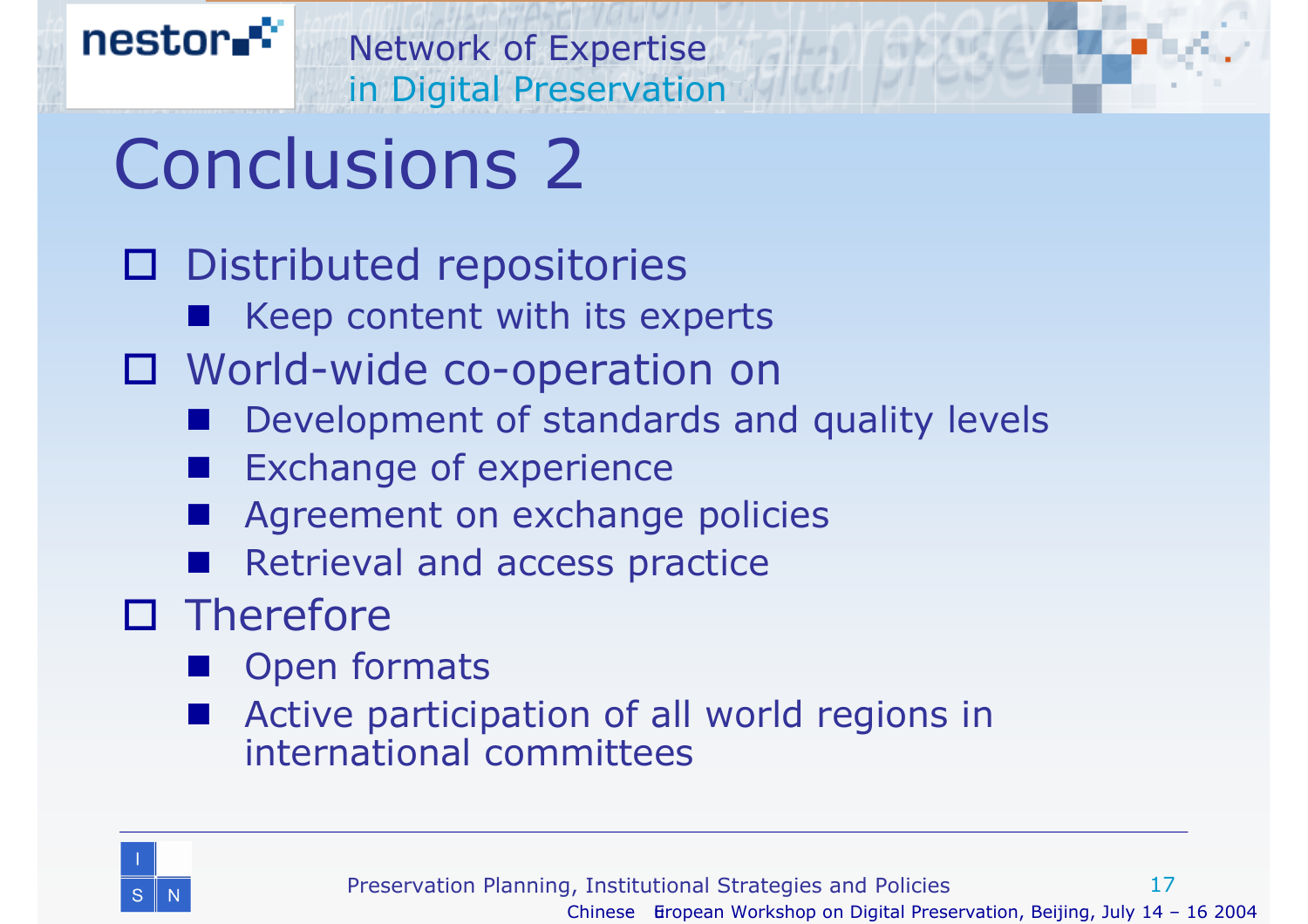

#### References

- $\Box$  Nestor project:
	- www.langzeitarchivierung.de
- 0 PANDORA project:
	- **Service Service** pandora.nla.gov.au
- PREMIS project:
	- www.oclc.org/research/projects/pmwg/
- $\blacksquare$  Jeff Rothenberg, Preserving Authentic Digital Information:
	- www.clir.org/pubs/reports/pub92/rothenberg.html
- □ Kyong-Ho Lee et.al., The State of the Art and Practice in Digital Preservation:
	- **Contract Contract Contract Contract Contract Contract Contract Contract Contract Contract Contract Contract Co** nvl.nist.gov/pub/nistpubs/jres/107/1/j71lee.pdf